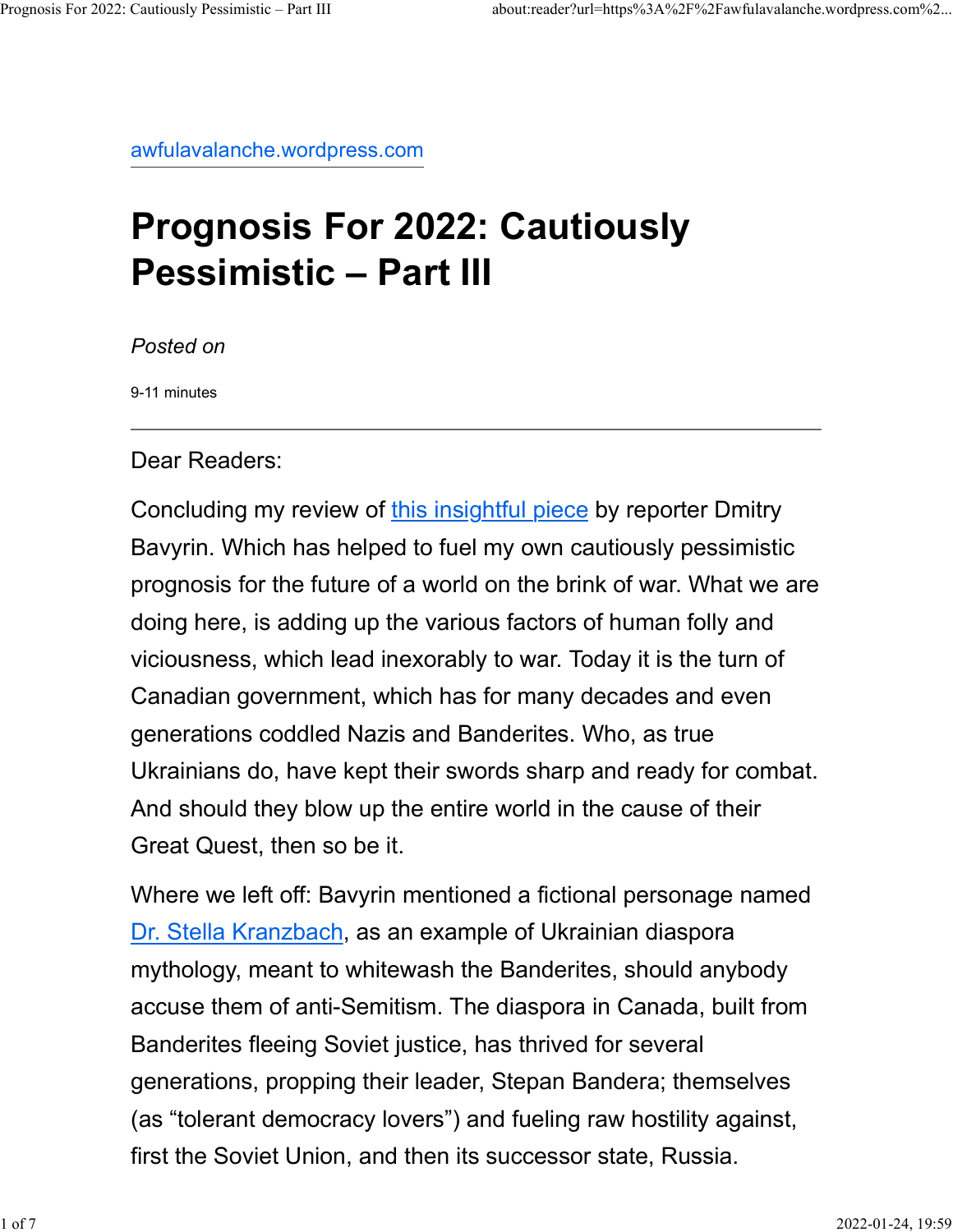Starting in 2014, with the Ukrainian coup, the power and influence of these diaspora fascists has only increased. They now feel themselves to be a similar position to Samson, in the Temple of the Philistines; namely, ready to flex their muscles and bring the entire world down around them. Except they are not bound, nor blind. But the Canadian government is most certainly both bound and blind. Prognosis For 2022: Cautiously Pessimistic – Part III about:reader?url=https%3A%2F%2Fawfulavalanche.wordpress.com%2...<br>Starting in 2014, with the Ukrainian coup, the power and influence<br>of these diaspora fascists has only



Various members of the Bandera Lobby in Canada

The Stella Kranzbach personage was created by the Canadian diaspora in the 1950's. This figure claimed to be a Jewish woman from the town of Bolekhova in the Ivano-Frankovsk oblast. She claimed to be a nurse and a member of the UPA. After the war she emigrated to Israel.

Fictional Stella is first mentioned in the 1954 issue of the Ukrainian newspaper "Nasha Meta" which was published in Toronto. The point being to show that the Banderites were "tolerant" of non-Ukrainians and even saved some Jews from the slaughter. Up until 1940 fictional Stella taught school in Lvov. In 1940 she came under the scrutiny of the NKVD, who wanted to deport her to Siberia. (Because the NKVD had allegedly issued a decree to deport all Jews to Siberia!) Stella was able to hide from the NKVD and remained in hiding under German occupation as well, thanks to a good friend, Olga, the daughter of an Orthodox priest from Bolekhova. Olga had ties to the Ukrainian Nationalist underground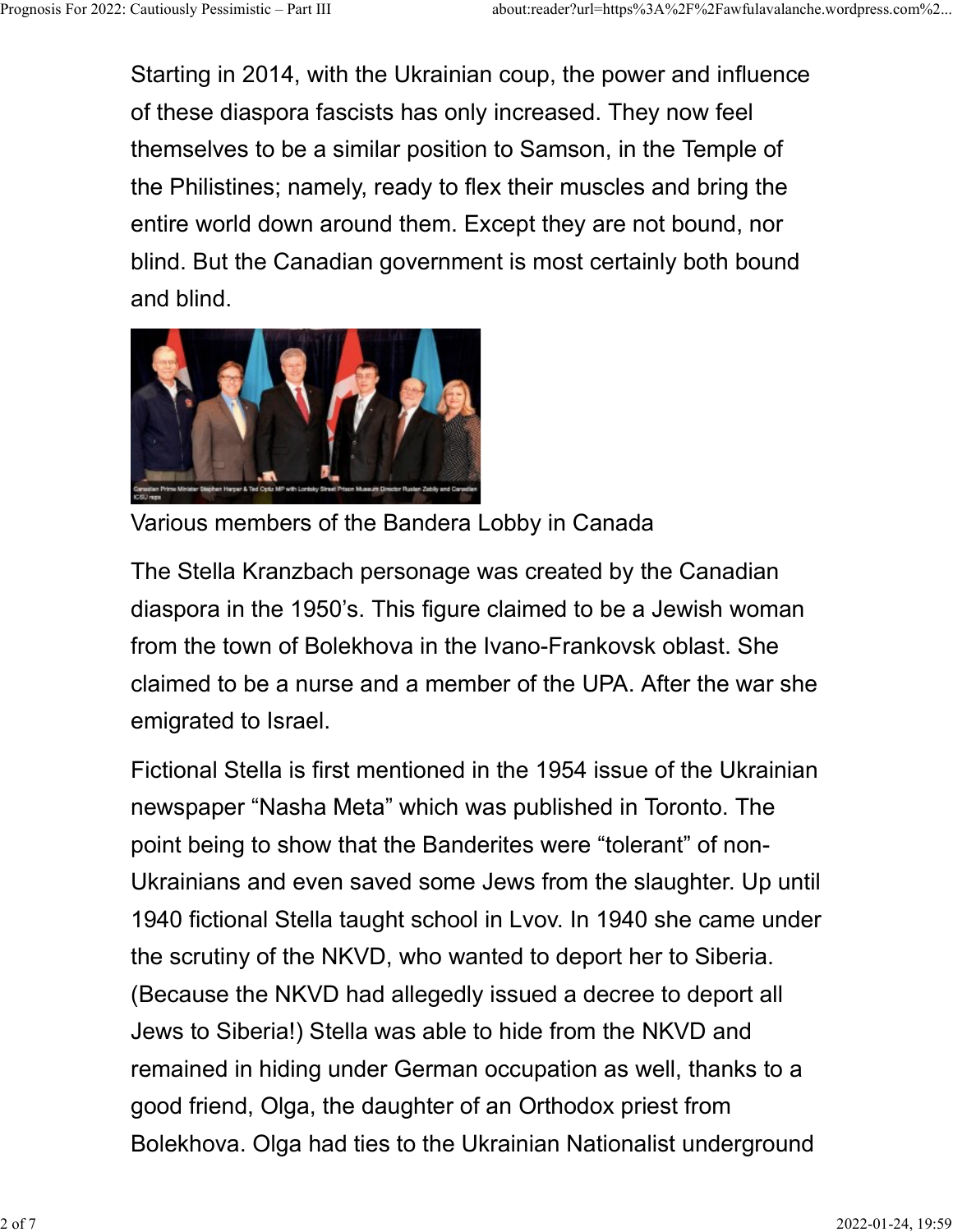and convinced Stella to join the UPA. (Apparently they even knew she was Jewish, and didn't mind.) Stella continued to support UPA even after the restoration of Soviet authority in 1944. The KGB caught up with her in 1945 and arrested her, but she was freed in a daring raid by her UPA comrades. In 1946 she and other Banderites were able to escape to the Western occupation zone in Austria. Later she emigrated to Israel, where she worked as the General Secretary for the Ministry of Foreign Affairs. *It was this* later claim which blew up the story, because fact-checkers easily learned that no such person had worked in the Israeli Foreign Ministry. The story was debunked in 1959 by Israeli reporter Philip Friedman.] Prognosis For 2022: Cautiously Pessimistic – Part III about:reader?url=https%3A%2F%2Fawfulavalanche.wordpress.com%2...<br>and convinced Stella to join the UPA. (Apparently they even knew<br>be was lewish and didn't mind ) Stella

> Stella is mentioned in the Banderite press as just one example; there were actually several Jewish nurses within the UPA underground movement. The point being that the Banderites were not the vicious Jew-haters as portrayed by the Soviets. The thing is, even if Stella never actually existed, it is not implausible that somebody like that, with a similar story, could have existed. Such were the times. It is known that a few individual Jews, here and there, were able to survive and find friends wherever they could, there may have even been a handful of Jews here and there who were Banderites or even members of the Nazi Party. Such paradoxes happen in real life. And prove nothing. To show the essence of the Banderite/fascist ideology and approach, it is sufficient to quote the recent comment by commeter Peter Moritz on my blog:

> "The Decalogue of the OUN explicitly called upon its members not to hesitate to enslave foreigners and "treat enemies of Your Nation with hatred and ruthlessness."14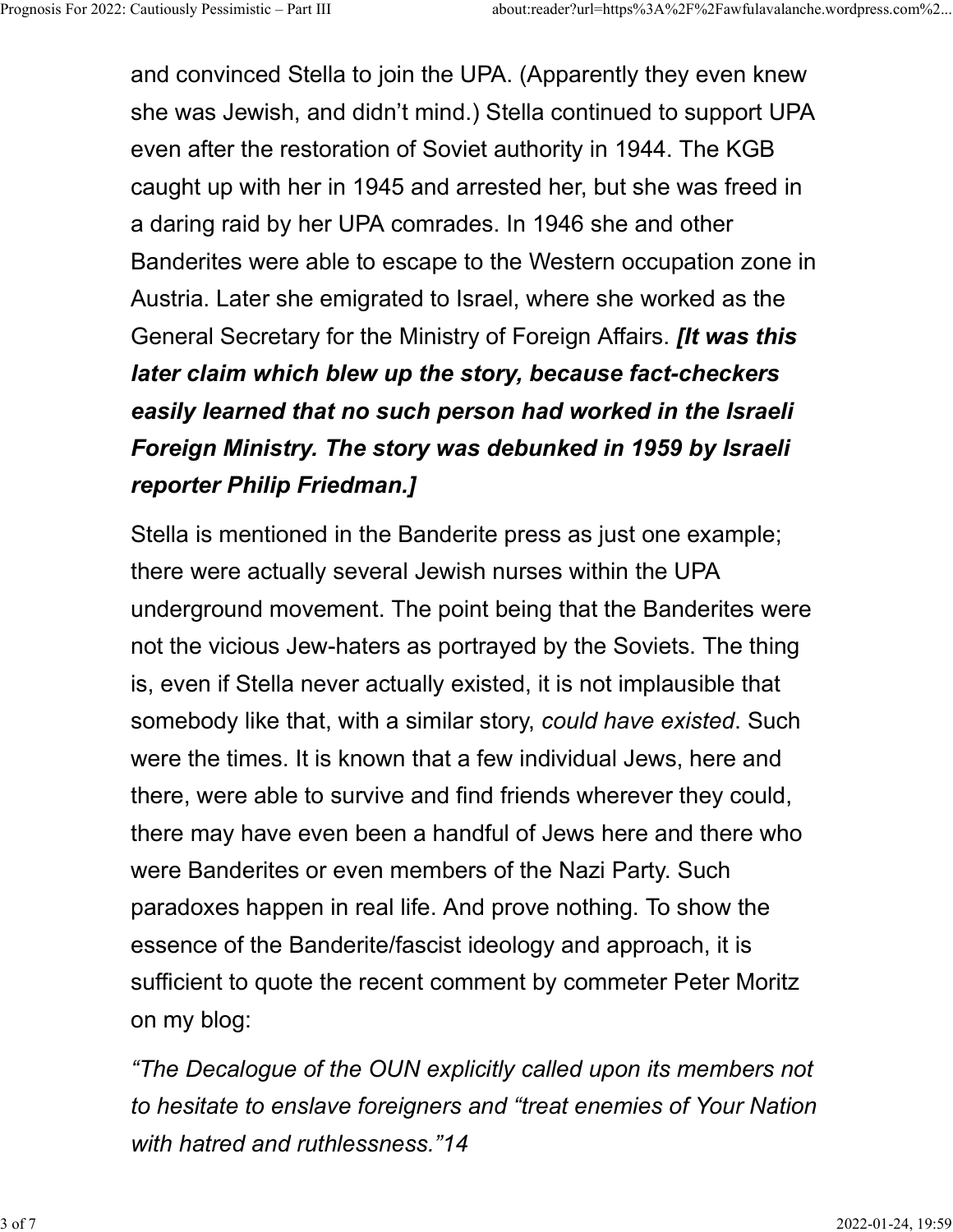In 1936 Stepan Bandera indicated the magnitude of the crimes the OUN was prepared to consider in order to achieve this goal. "The OUN values the life of its members, values it highly; but—our idea in our understanding is so grand, that when we talk about its realization, not single individuals, nor hundreds, but millions of victims have to be sacrificed in order to realize it." Prognosis For 2022: Cautiously Pessimistic – Part III about:reader?url=https%3A%2F%2Fawfulavalanche.wordpress.com%2...<br>In 1936 Stepan Bandera indicated the magnitude of the crimes the<br>QUN was prepared to consider in order

> "Family life must be of Ukrainian character. It's content: the parents (father-mother) and children have to be Ukrainians. Mixed marriages (Ukrainian-Polish, Ukrainian-Muscovite, Ukrainian-Magyar, Ukrainian-Jewish) will be banned, forming such unions will be made impossible. We regard their very existence and the making of such unions a crime of national treason"





## Click here for all the details on Didogate

"In the 1930s the OUN press contained enthusiastic references to the Hajdamaki uprising in which many Poles, Uniates, and Jews were slaughtered. When this new, great day [of national revolution] arrives, we will have no mercy. There will be no cease-fire, the Pereiaslavl or Hadiach peace treaties will not be repeated. A new Zalizniak, a new Gonta will come.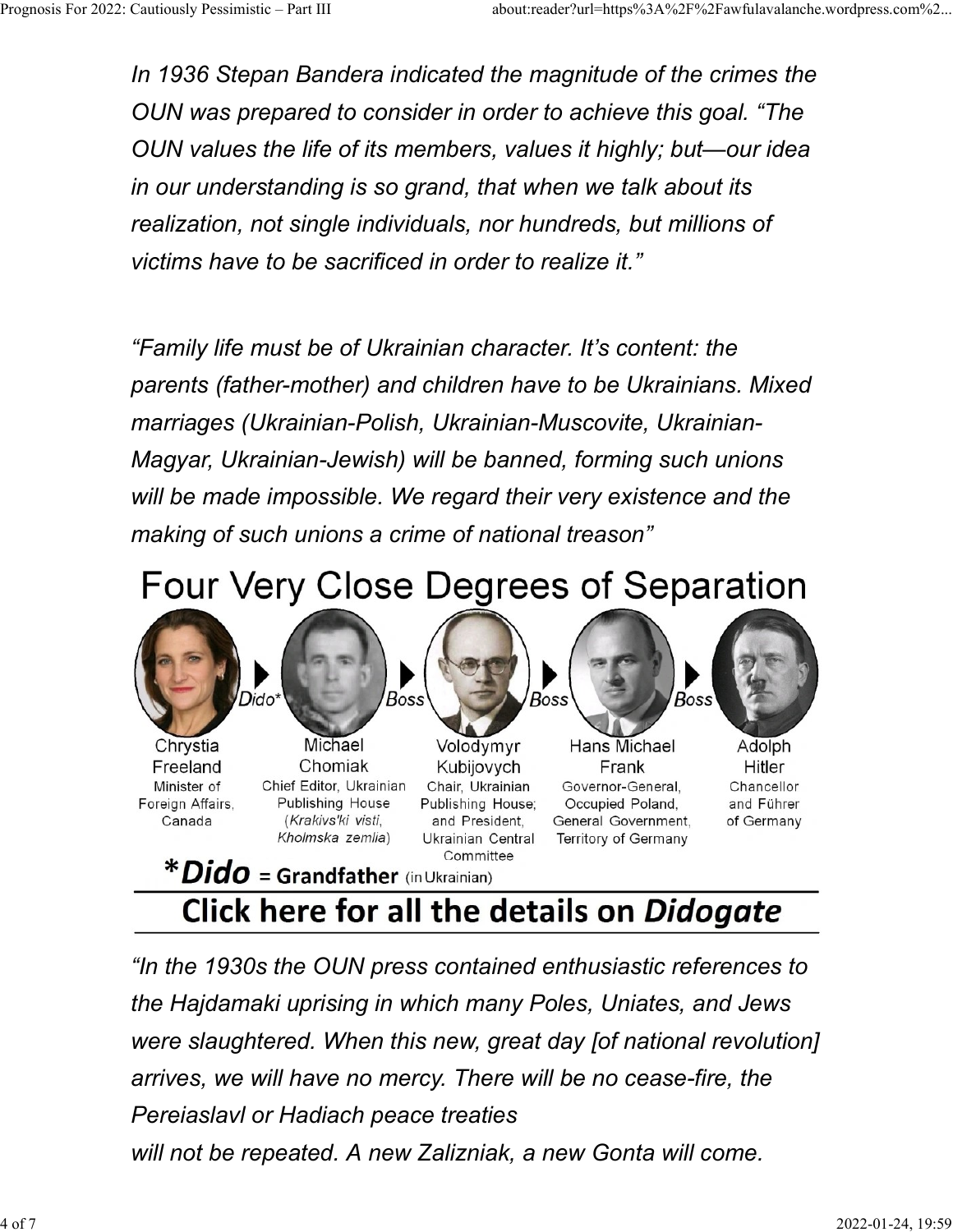There will be no mercy, neither for the big, nor the small, and the bard will sing: 'And father slaughtered son.' The 1935 program for the military education of OUN combatants stressed that "a fighter should not hesitate to kill his father, brother, or best friend if he gets such an order." Prognosis For 2022: Cautiously Pessimistic – Part III about:reader?url=https%3A%2F%2Fawfulavalanche.wordpress.com%2...<br>
There will be no mercy, neither for the big, nor the small, and the<br>
bard will sing: 'And father slaug

> Give such an openly-professed murderously fascist ideology, it is rather difficult to make of these guys "tolerant democracy lovers" who appreciate all peoples equally in a Christ-like manner. Even if Stella Kranzbach had actually existed and had an actual biography exactly the way it was presented, doesn't make one dime's worth of difference, it would just be one outlier case, given the systemically fascist nature of the cause which this fictional personage supported. The fact that the Canadian Banderites have been able to obtain the support of government after government and portray themselves as "democracy-lovers" speaks, not only to their masterful duplicity; but, even more importantly, to the true intentions of those governments. Because no government on this planet can possibly be that dumb. Right?

## Conclusions

After debunking the Stella Kranzbach story, Bavyrin concludes his piece by expostulating his main thesis: That the ideology of Banderism fits the "Ukrainian mentality" like a glove. Bavyrin believes that this Ukrainian "story" will end in the same way it always does; but I am not so sure, which is why I remain cautiously pessimistic. I feel there is a good chance that the dying West, led by demented idiots and criminal liars, may actually find themselves "outsmarted", in the end, by these Ukrainian "losers", as Bavyrin calls them. That they will be tricked into going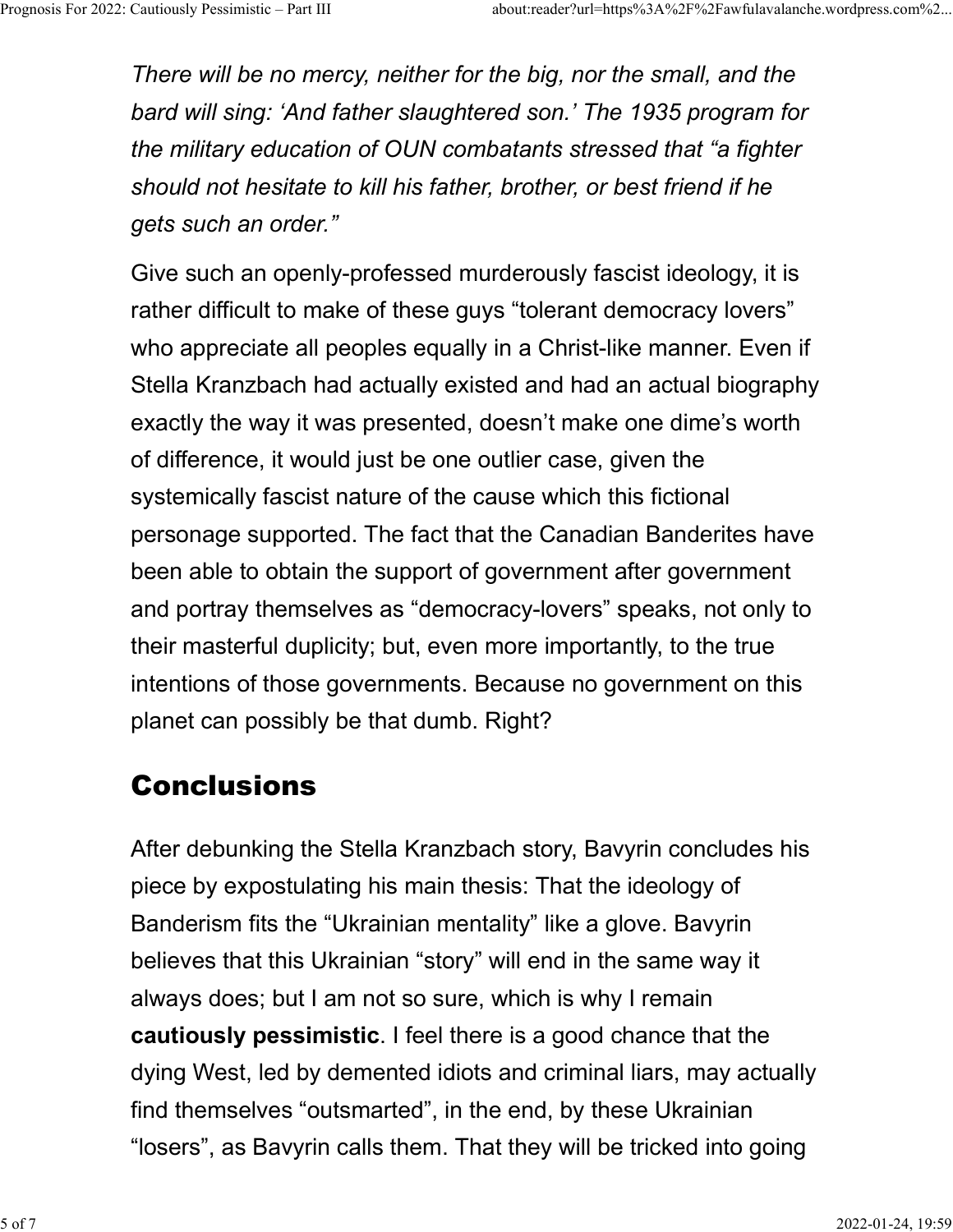to war against Russia, in other words. Here is my somewhat freestyle translation of Bavyrin's concluding paragraphs: Prognosis For 2022: Cautiously Pessimistic – Part III about:reader?url=https%3A%2F%2Fawfulavalanche.wordpress.com%2...<br>
to war against Russia, in other words. Here is my somewhat<br>
freestyle translation of Bayyrin's conclud

> The history of the UPA is not the story of an organization which devotedly served the monster Adolph Hitler. It is the story of people who, with true chutzpah, believe they can out-fox everybody around them. And their story always ends the same way: overestimating their own cunning and their own importance, the Ukrainians always lose. (For example, the Germans betrayed their svidomite allies as early as 1938, when they ordered them not to oppose Hungarian occupation of Transcarpathia.)



However you stir the kasha, it always comes out the same.

At the same time, this is the story of chaos, conflicts and intrigues which even led to bloodletting within the OUN (the ascendancy of Shukhevych to Chief Commander was accompanied by repressions; and the two wings of the UPA — the Banderites and the Melnikovites — were constantly terrorizing each other).

In the final analysis, this is a story of venality, cruelty, and blood. A story of crimes committed by the Ukrainian Nationalists. Who are always firmly assured that they can outsmart everyone, crush everyone under their heels, and that all their crimes will be washed away by the war.

OUN-UPA, these are hopeless political losers. And yet one cannot